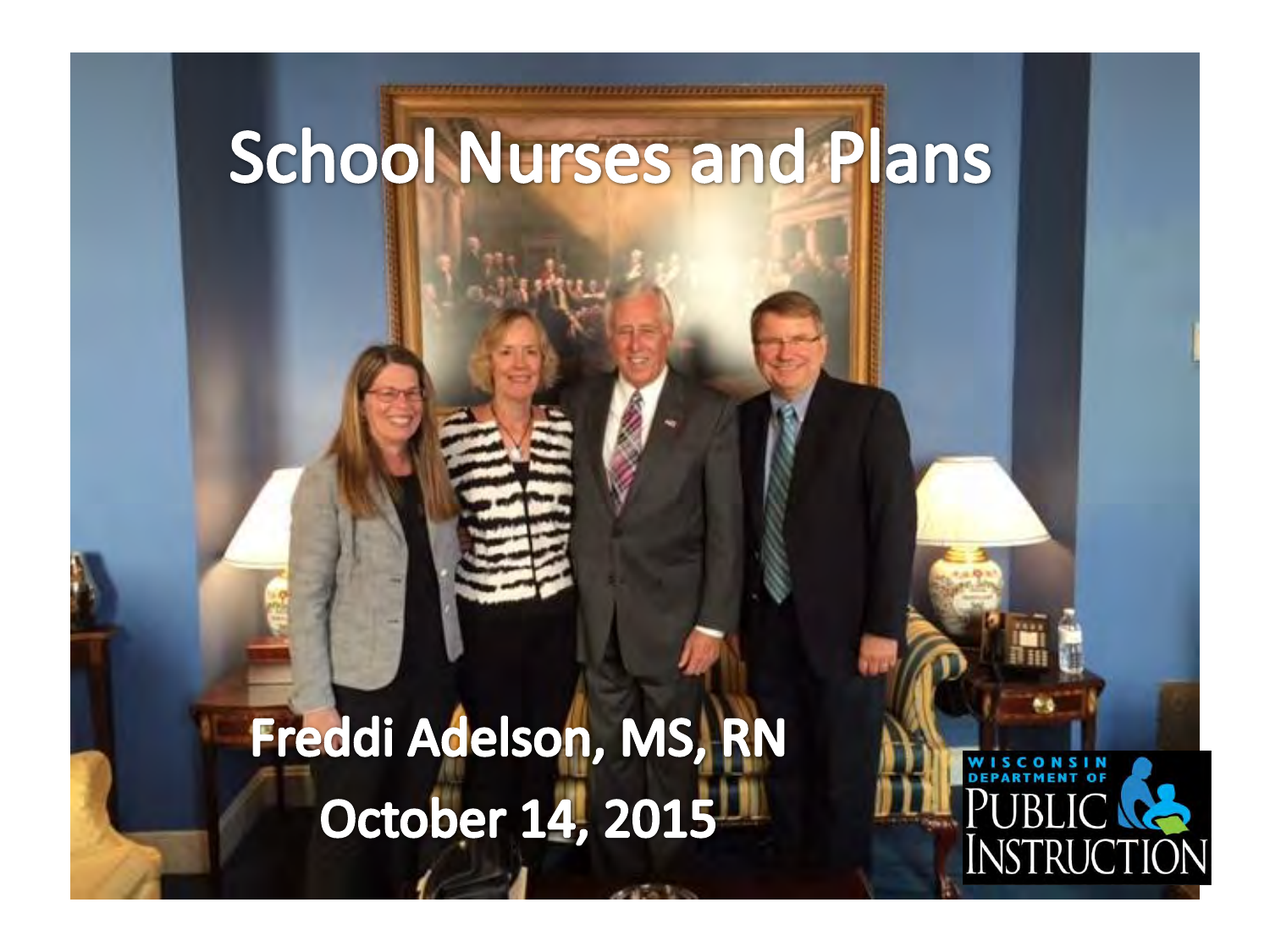#### Plans that are used by school nurses

- Individualized (or Individual) Health (or Healthcare) Plan (IHP)
- Emergency Care Plan (ECP)
- 504 Plan
- IEP Plan
- Asthma Action Plan (AAP)

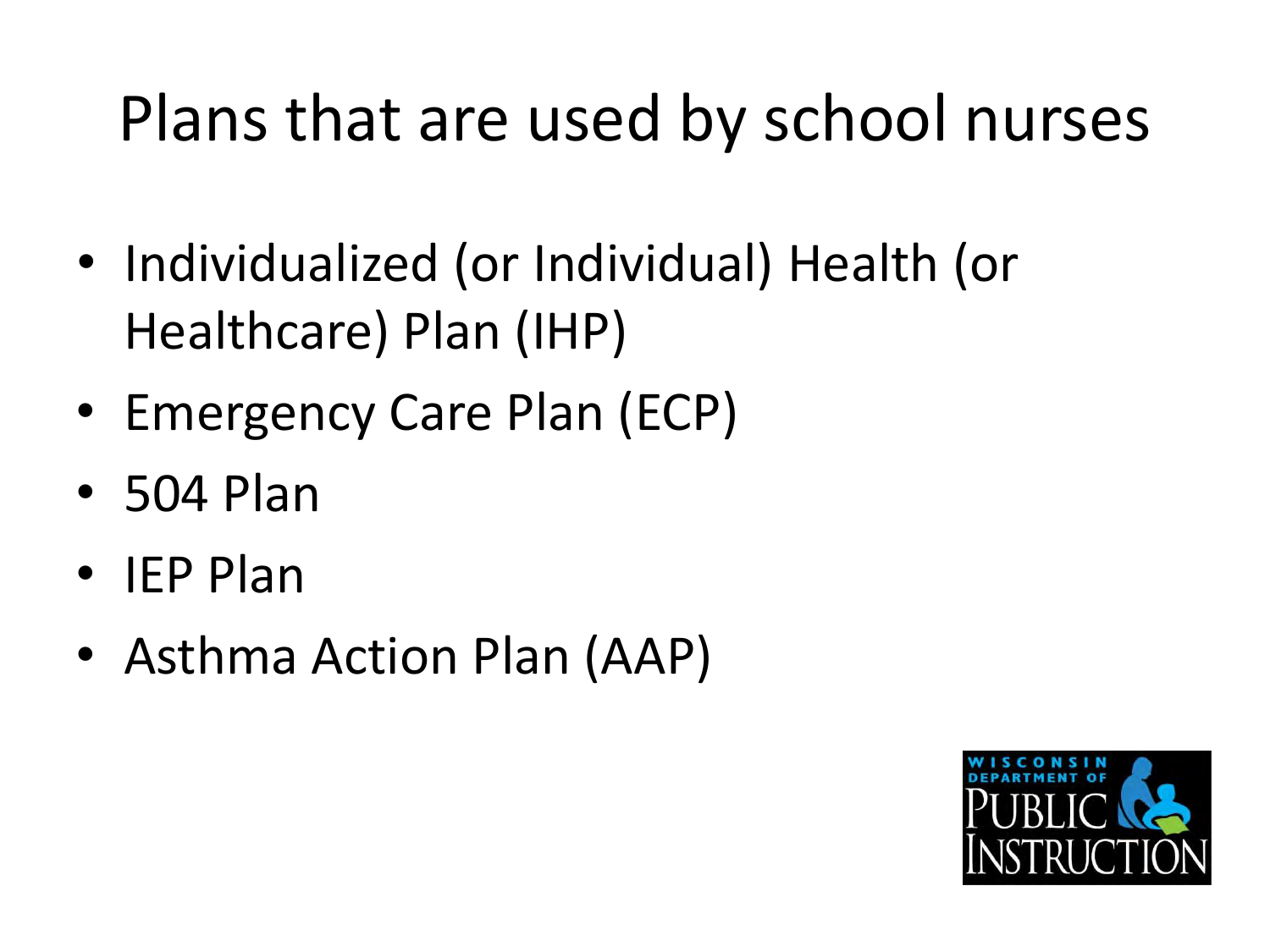## What is an IHP?

- It is a document that:
	- Is developed in response to the healthcare needs of a student that affect or have the potential to affect safe & optimal school attendance and academic performance (NASN 2013)
	- Utilizes the nursing process
	- Includes student goals and expected outcomes to promote health, prevent disease or injury, & enhance academic achievement

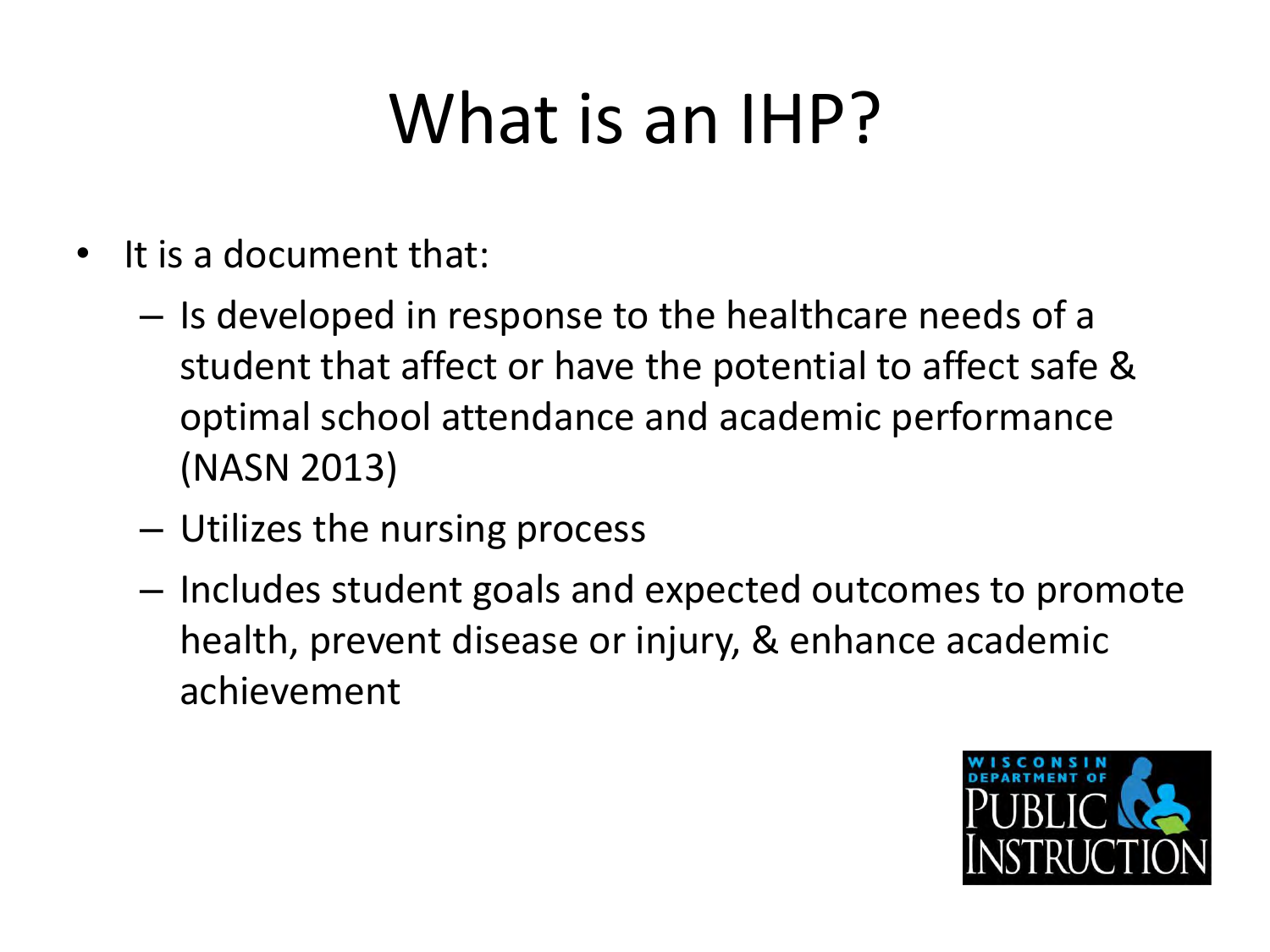# "IHPs are the raw data for our evidence base. They are the voice of school nursing"

(Kathy Karsting, 2012: NASN School Nurse)

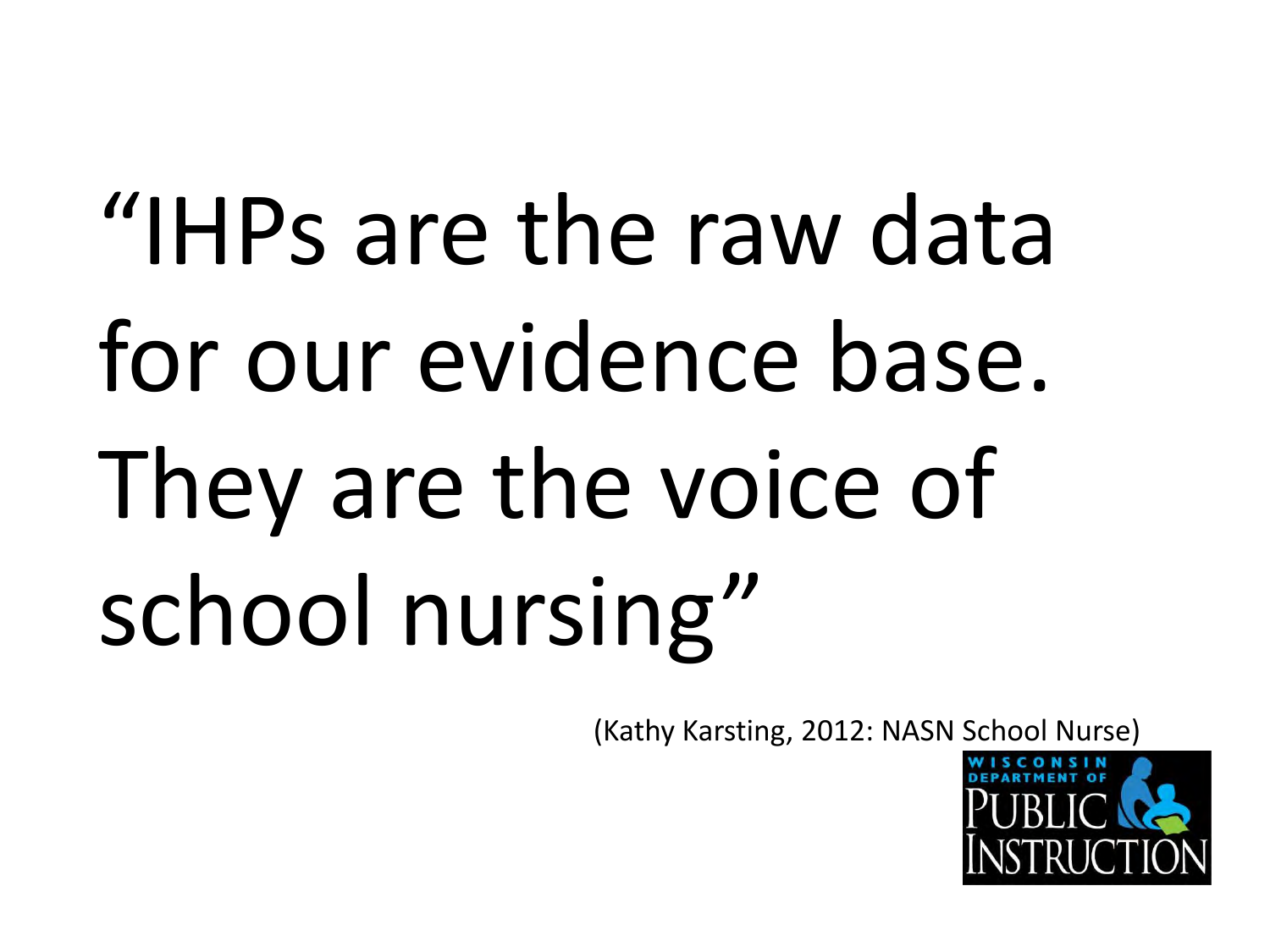## Why are IHP's Important?

- Offers quality assurance documentation
- Serves as source or foundation of health information needed to develop other school plans
- Enables essential, coordinated care and evaluation
- Promotes communication
- Provides quantifiable data about the outcomes that school nurses contribute to student success.
- Documents evidence of our practice in accordance with professional standards

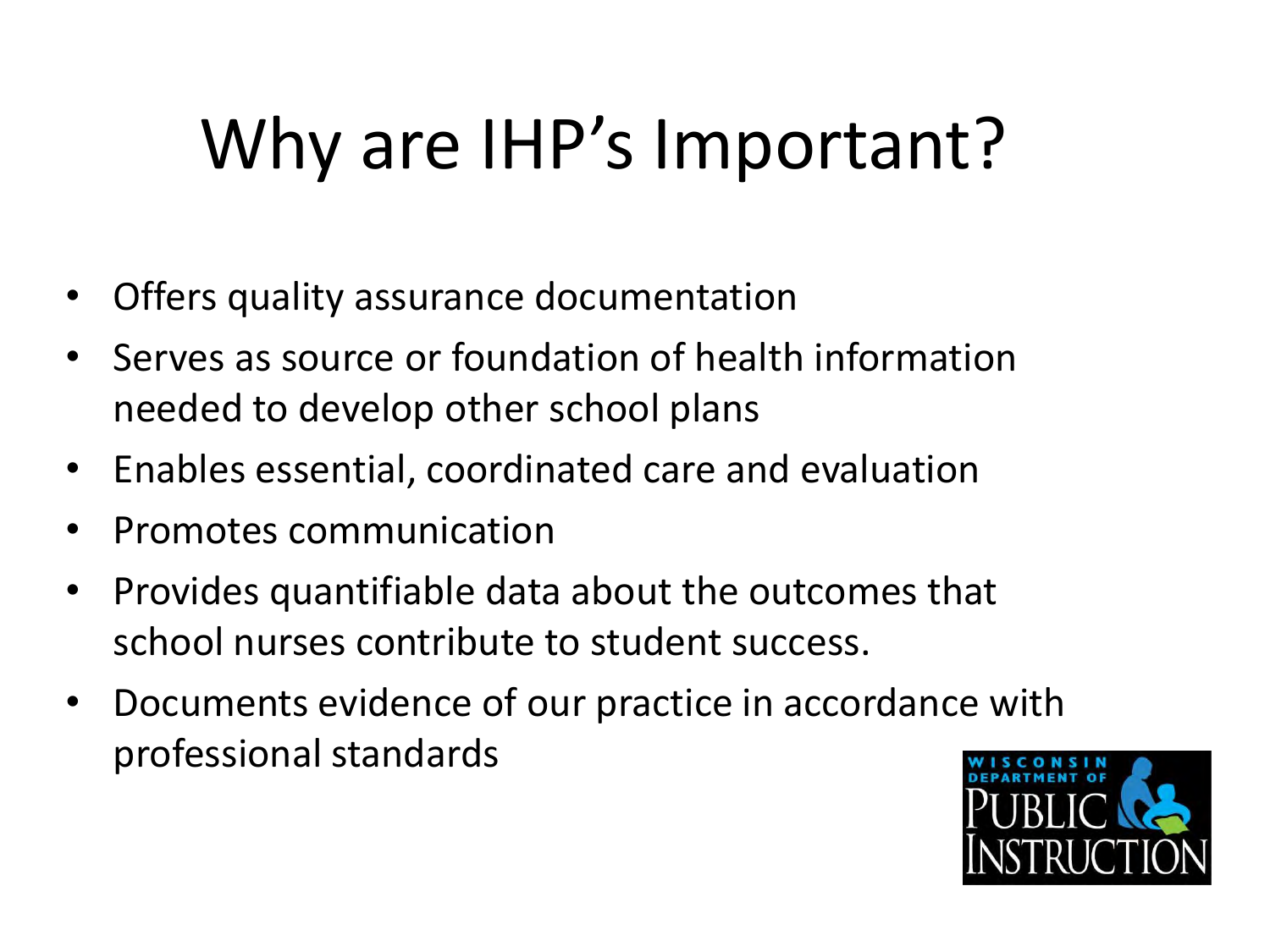## Who Needs an IHP?

- Students whose health care needs affect or have the potential to affect safe & optimal school attendance & academic performance (NASN, 2013)
- Students with whom the nurse has multiple interactions (usually complex)
- Students with multiple health related absences

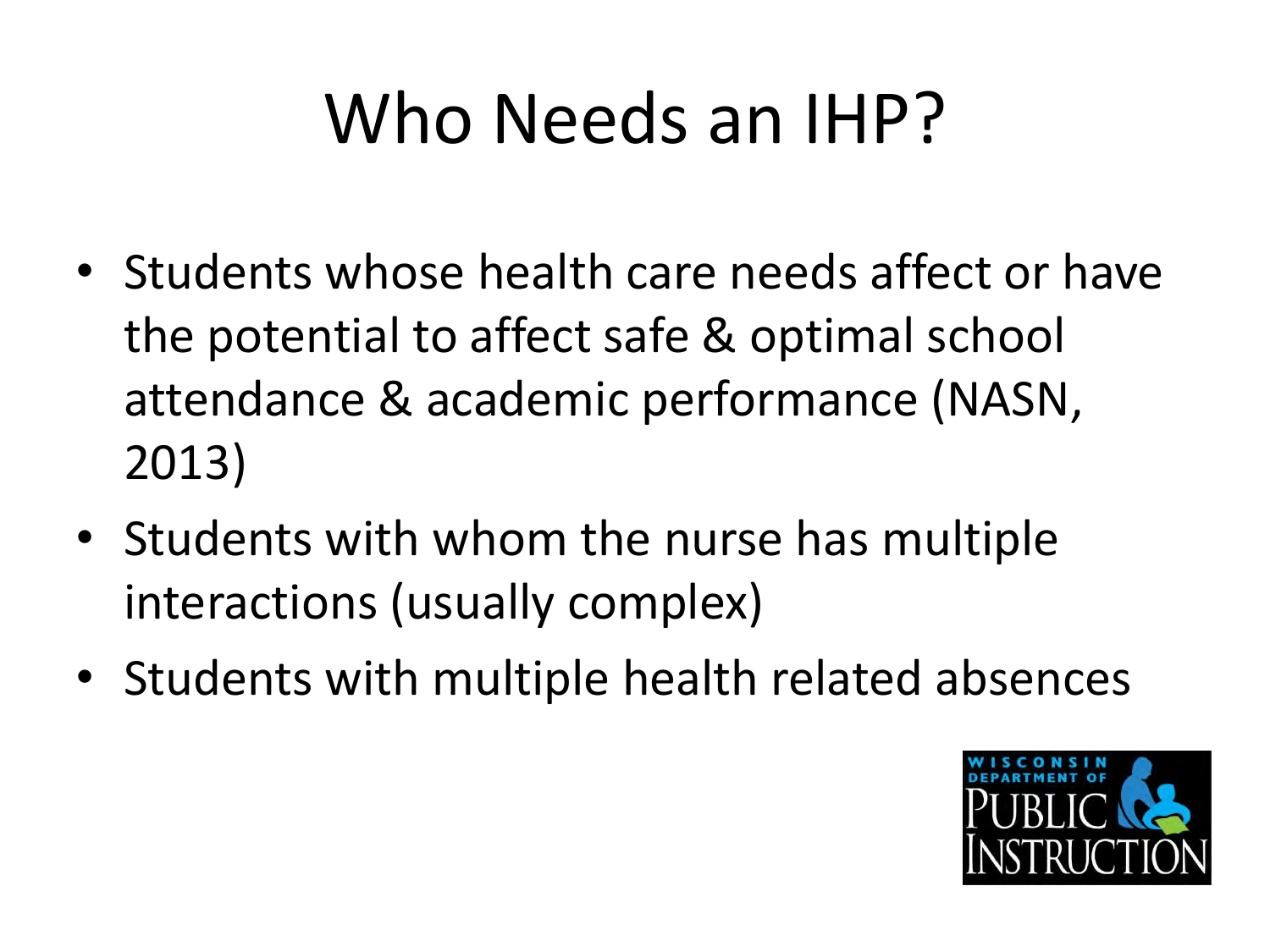#### IHP Development: It is just a care plan!

- Document baseline assessment necessary to measure outcomes (evaluation)
- Incorporate cultural and social perspectives
- Utilize the nursing process. The sections of an IHP typically include:
	- Assessment
	- Nursing Diagnosis
	- Goals
	- Interventions
	- Expected outcomes

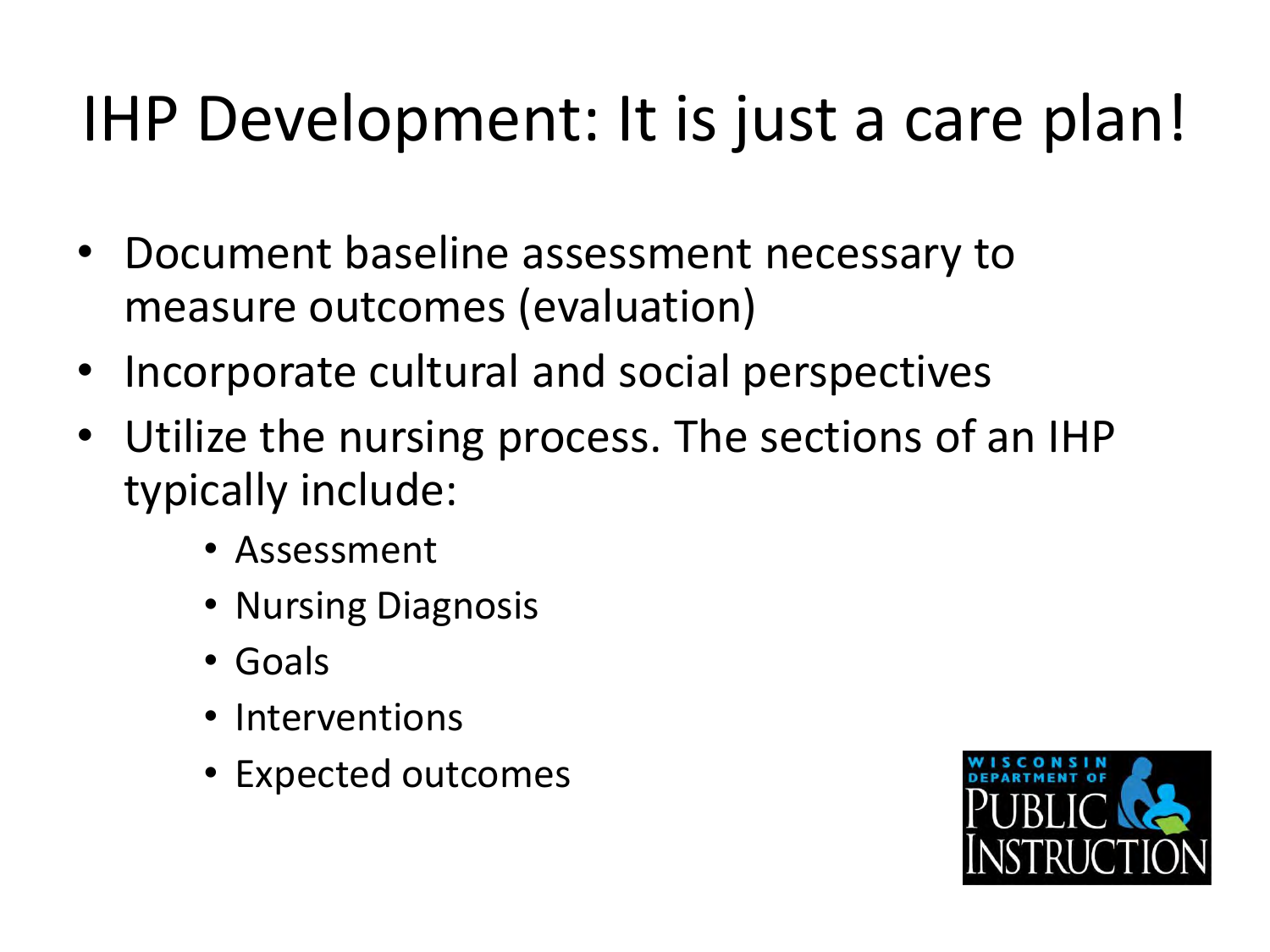## Case Example

- Third grade African American boy seeing specialist for initial outpatient visit
- Asthma dx made in preschool
- Visited ED twice in last 6 months
- Missed 15 days of school over past year; mother has missed work and recently lost job
- Triggers: fall and spring allergies, exercise, infection
- Current treatment: controller BID,
- rescue inhaler as needed; adherence +/-

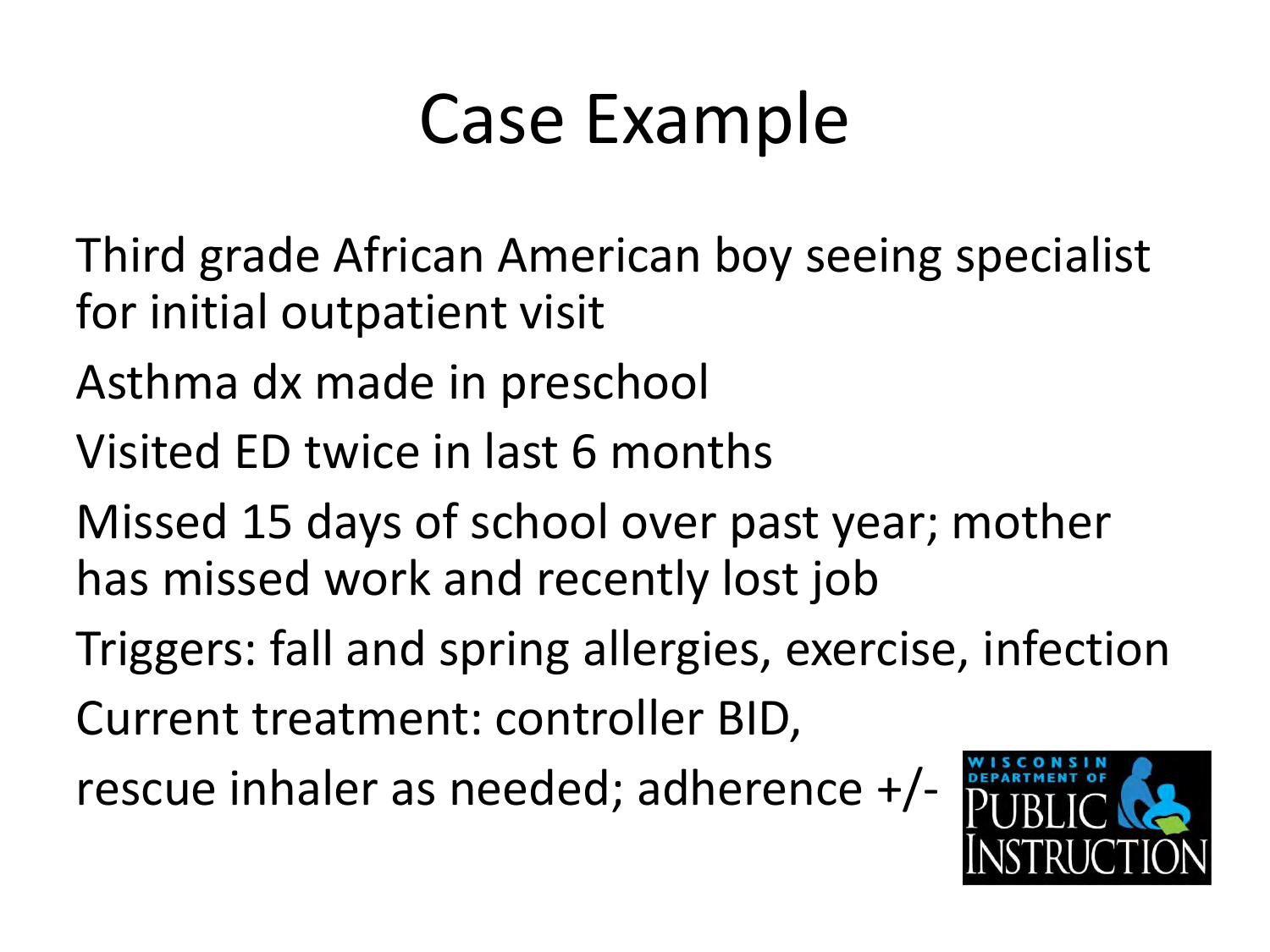# Emergency Action (or Care) Plan

- Plan for others to implement in school setting
- Written for lay person
- Focus on life threating illness that requires immediate response

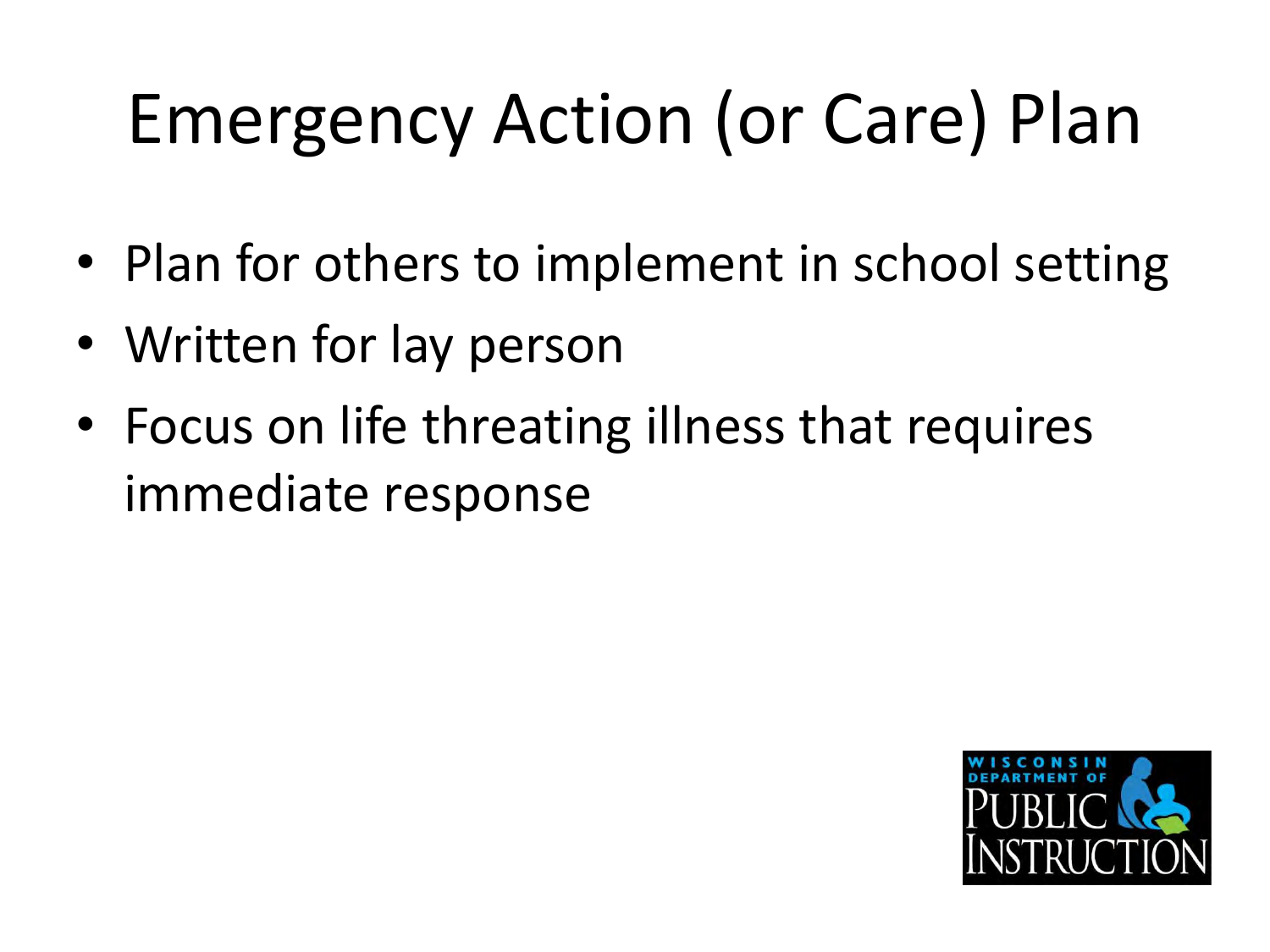# Individualized Education Plan (IEP)

- Education plan for students with disabilities
- Includes
	- Current level of performance (baseline)
	- Educational interventions
	- Goals (outcomes)
- Attaching an IHP to an IEP is generally not recommended because IHPs may have to change frequently. An IHP could be referenced in an IEP, but the intent of an IHP is as a nursing care plan rather than addressing an education program or barriers to learning.

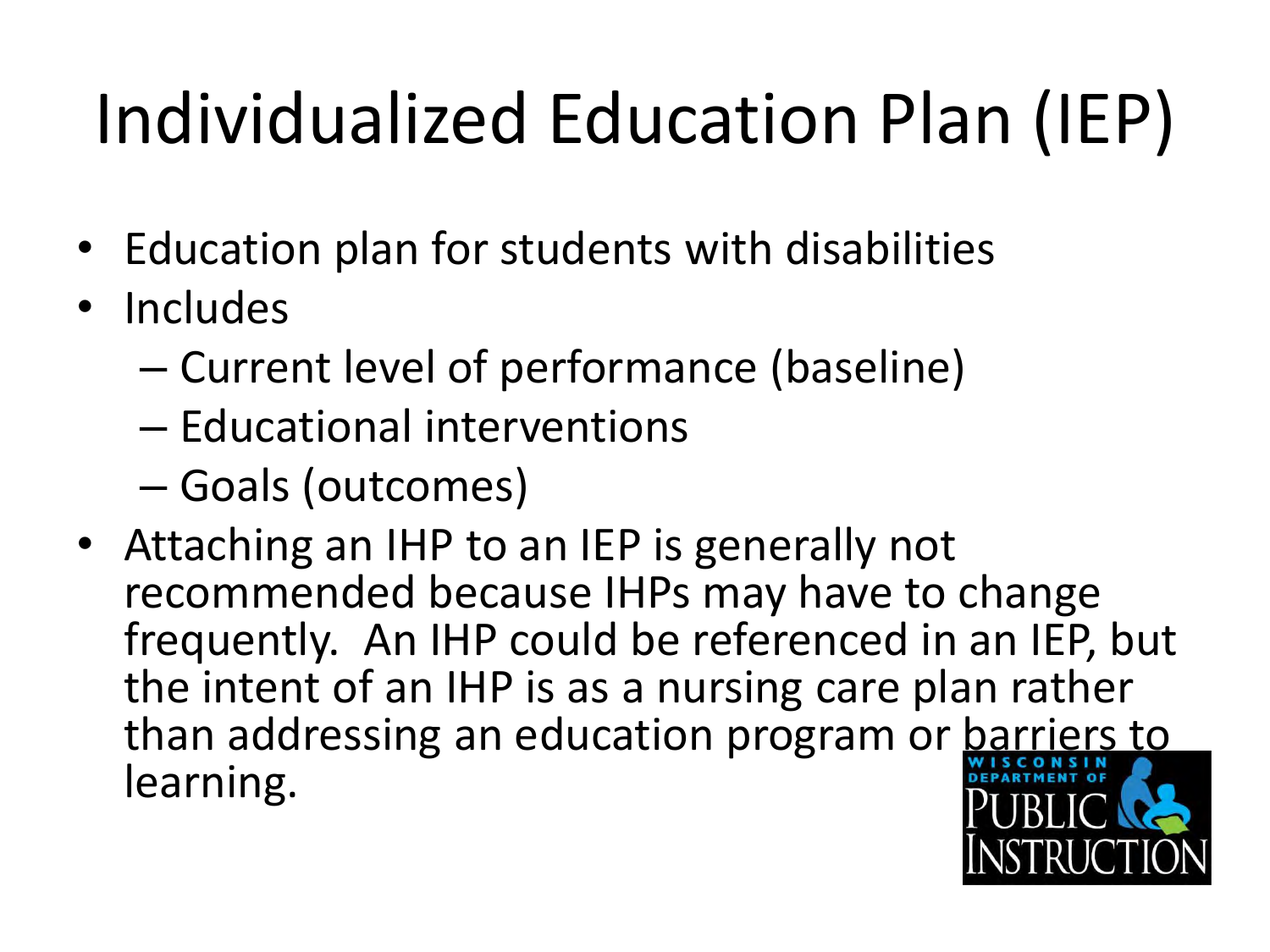## 504 Plan

Civil rights law Protect students from discrimination in educational setting

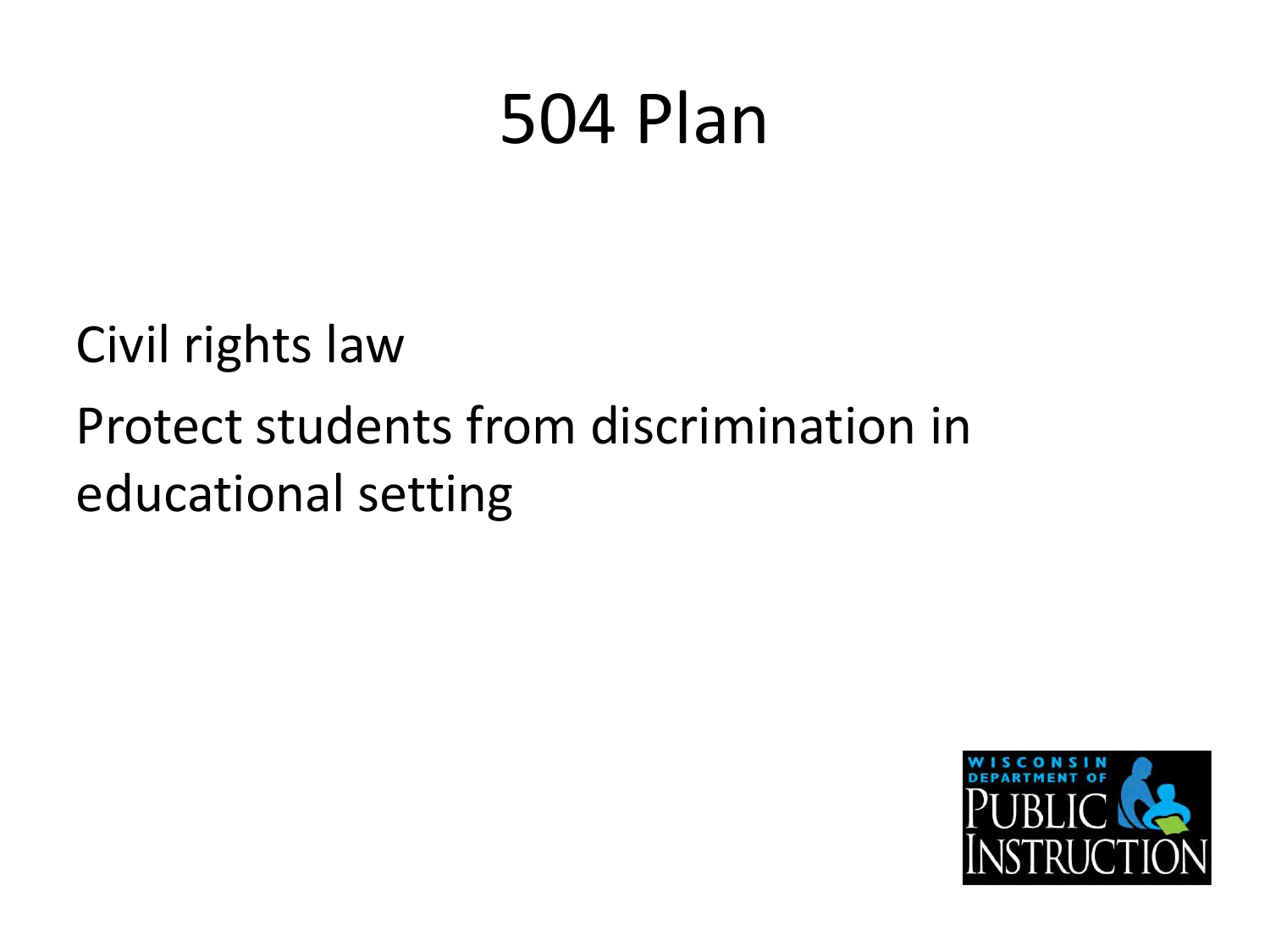## Asthma Action Plan

- Comprehensive treatment plan created by health care provider
- Outlines treatment for asthma in different conditions
- Used by family for home treatment
- Used by school nurse